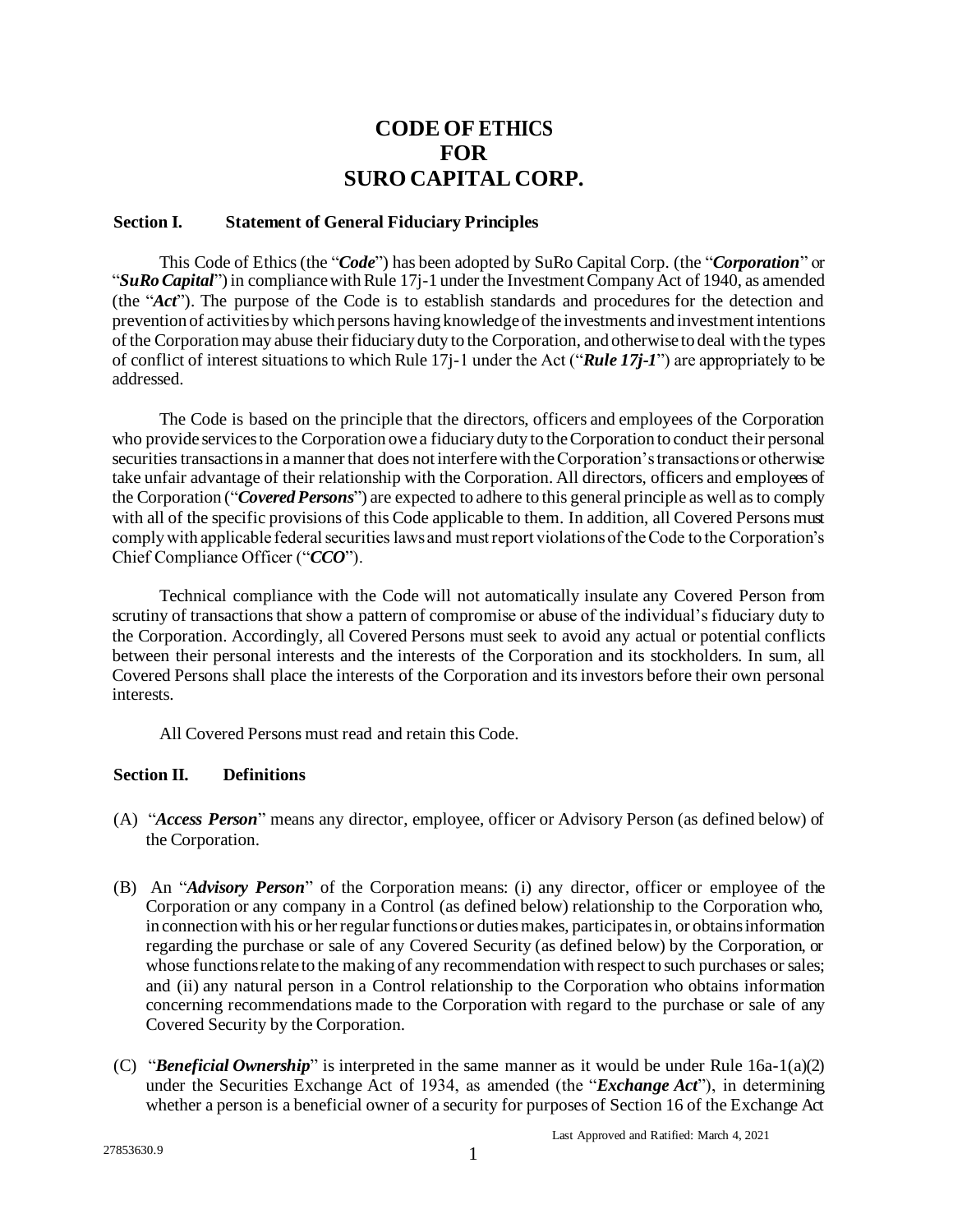and the rules and regulations thereunder.

- (D) "*CCO*" means the Chief Compliance Officer of the Corporation.
- (E) "*Control*" shall have the same meaning as that set forth in Section 2(a)(9) of the Act, and generally means the power to exercise a controlling influence over the management or policies of a company, unless such power is solely the result of an official position with such company.
- (F) "*Covered Person*" means any director, officer or employee (including a temporary employee) of the Corporation, or of any of the Corporation's affiliates or subsidiaries, and any other persons so designated by the CCO.
- (G) "*Covered Security*" means a security as defined in Section 2(a)(36) of the Act, including: any note, stock, treasury stock, security future, bond, debenture, evidence of indebtedness, certificate of interest or participation in any profit-sharing agreement, collateral-trust certificate, preorganization certificate or subscription, transferable share, investment contract, voting-trust certificate, certificate of deposit for a security, fractional undivided interest in oil, gas, or other mineral rights, any put, call, straddle, option, or privilege on any security (including a certificate of deposit) or on any group or index of securities (including any interest therein or based on the value thereof), or any put, call, straddle, option, or privilege entered into on a national securities exchange relating to foreign currency, or, in general, any interest or instrument commonly known as a "security," or any certificate of interest or participation in, temporary or interim certificate for, receipt for, guarantee of, or warrant or right to subscribe to or purchase, any of the foregoing.

"*Covered Security*" does not include: (i) direct obligations of the Government of the United States; (ii) bankers' acceptances, bank certificates of deposit, commercial paper and high quality short-term debt instruments, including repurchase agreements; and (iii) shares issued by open-end investment companies registered under the Act. References to a Covered Security in this Code (*e.g.*, a prohibition or requirement applicable to the purchase or sale of a Covered Security) shall be deemed to refer to and to include any warrant for, option in, or security immediately convertible into that Covered Security, and shall also include any instrument that has an investment return or value that is based, in whole or in part, on that Covered Security (collectively, "*Derivatives*"). Therefore, except as otherwise specifically provided by this Code: (i) any prohibition or requirement of this Code applicable to the purchase or sale of a Covered Security shall also be applicable to the purchase or sale of a Derivative relating to that Covered Security; and (ii) any prohibition or requirement of this Code applicable to the purchase or sale of a Derivative shall also be applicable to the purchase or sale of a Covered Security relating to that Derivative.

- (H) "*Independent Director*" means a director of the Corporation who is not an "interested person" of the Corporation within the meaning of Section  $2(a)(19)$  of the Act.
- (I) "*Initial Public Offering*" means an offering of securities registered under the Securities Act of 1933, as amended (the "*1933 Act*"), the issuer of which, immediately before the registration, was not subject to the reporting requirements of Sections 13 or 15(d) of the Exchange Act.
- (J) "*Investment Persons*" of the Corporation means: (i) any employee of the Corporation (or of any company in a Control relationship to the Corporation) who, in connection with his or her regular functions or duties, makes or participates in making recommendations regarding the purchase or sale of securities by the Corporation; and (ii) any natural person who controls the Corporation and who obtains information concerning recommendations made to the Corporation regarding the purchase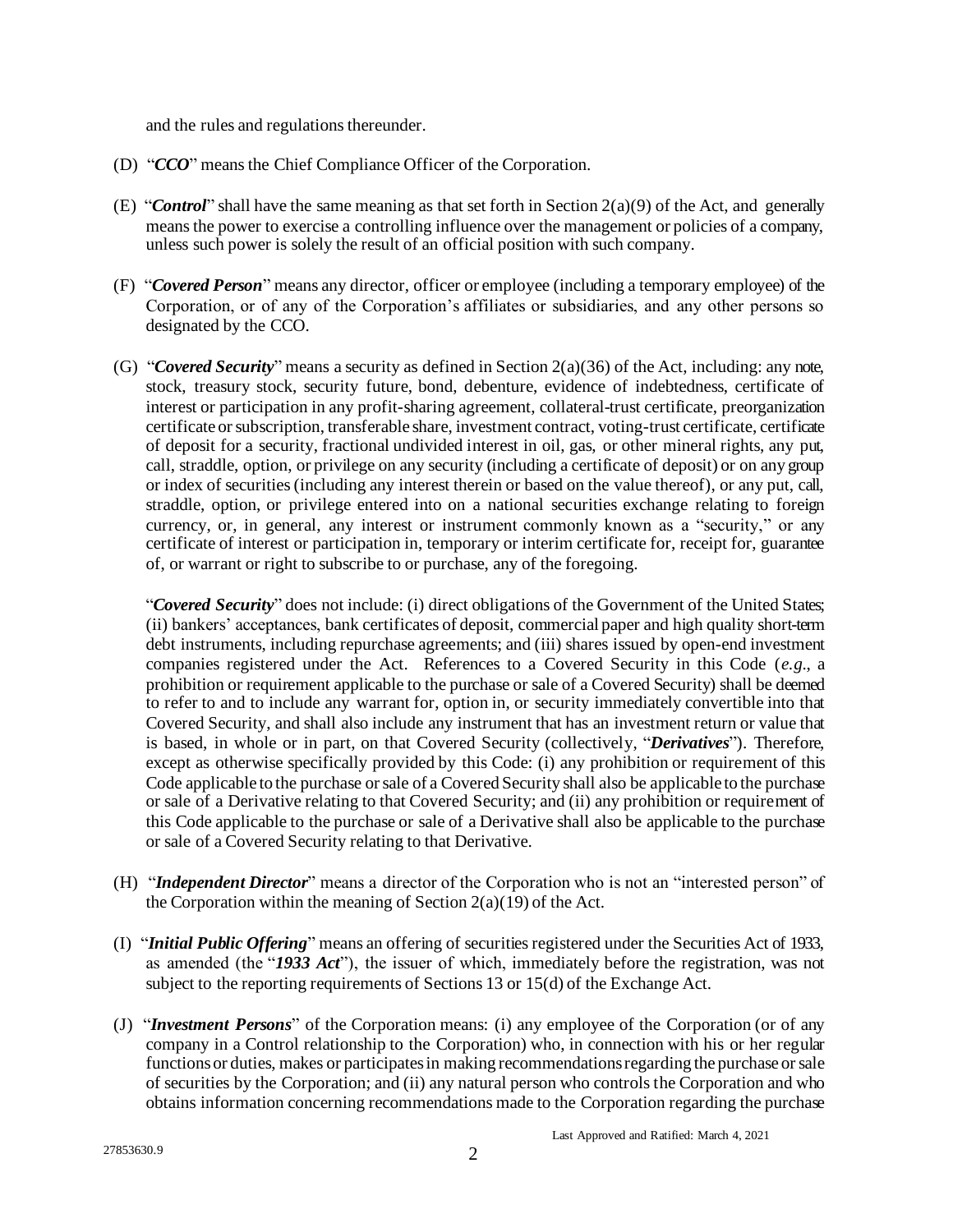or sale of securities by the Corporation.

- (K) "*Limited Offering*" means an offering that is exempt from registration under the 1933 Act pursuant to Section 4(2) or Section 4(6) thereof or pursuant to Rule 504, Rule 505, or Rule 506 thereunder.
- (L) "*Security Held or to be Acquired*" by the Corporationmeans: (i) any Covered Security which, within the most recent 15 days: (A) is or has been held by the Corporation; or (B) is being or has been considered by the Corporation for purchase by the Corporation; and (ii) any option to purchase or sell, and any security convertible into or exchangeable for, a Covered Security described in Section  $II(L)(i)$  above.
- (M) "*Restricted List*" means the list promulgated and periodically updated by the CCO, in consultation with the Corporation's Chief Investment Officer or his/her designee, which lists all of the Covered Securities that (1) the Corporation has purchased or sold within the last 15 calendar days, or is purchasing or selling or intends to purchase or sell within the next 15 calendar days; or that (2) the Corporation has within the last 15 calendar days considered purchasing or selling. or within the next 15 calendar days intends to consider purchasing or selling.

### **Section III. Objective and General Prohibitions**

Covered Persons may not engage in any investment transaction under circumstances in which the Covered Person benefits from or interferes with the purchase or sale of investments by the Corporation. In addition, Covered Persons may not use information concerning the investments or investment intentions of the Corporation, or their ability to influence such investment intentions, for personal gain or in a manner detrimental to the interests of the Corporation.

Covered Persons may not engage in conduct that is deceitful, fraudulent or manipulative, or that involves false or misleading statements, in connection with the purchase or sale of investments by the Corporation. In this regard, Covered Persons should recognize that Rule 17j-1 makes it unlawful for any affiliated person of the Corporation in connection with the purchase or sale, directly or indirectly, by the person of a Security Held or to be Acquired by the Corporation to:

- (i) employ any device, scheme or artifice to defraud the Corporation or its investors;
- (ii) make any untrue statement of a material fact to the Corporation or its investors or omit to state to the Corporation or its investors a material fact necessary in order to make the statements made, in light of the circumstances under which they are made, not misleading;
- (iii) engage in any act, practice or course of business that operates or would operate as a fraud or deceit upon the Corporation or its investors; or
- (iv) engage in any manipulative practice with respect to the Corporation or its investors.

Covered Persons should also recognize that a violation of this Code or of Rule 17j-1 may result in the imposition of: (1) sanctions as provided by Section VIII below; or (2) administrative, civil and, in certain cases, criminal fines, sanctions or penalties.

Covered Persons are required to comply with applicable federal securities laws.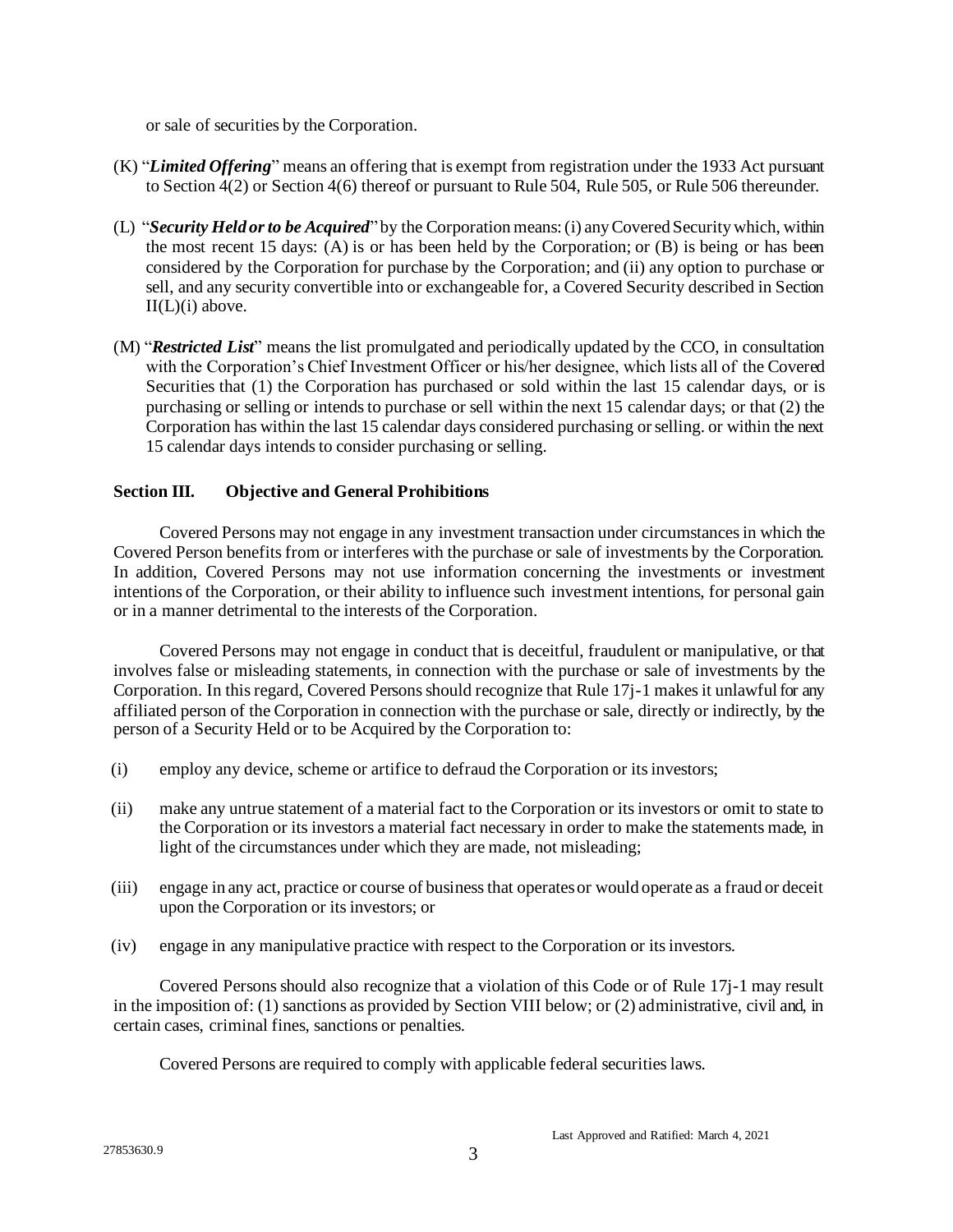### **Section IV. Prohibited Transactions**

- (A) An Access Person may not, without first obtaining pre-clearance approval, either from the CCO directly in writing (using the "Pre-Clearance Request" form attached as Schedule A, or such similar form as the CCO may hereafter approve (hereinafter, the "Pre-Clearance Request Form")) or through the online reporting system, which is monitored and overseen by the CCO or his/her designees (the "*System*"):
	- (1) purchase or otherwise acquire direct or indirect Beneficial Ownership of any security on the Restricted List, or of any Covered Security concerning which he or she has material nonpublic information, regardless of whether that security is on the Restricted List; or
	- (2) sell or otherwise dispose of direct or indirect Beneficial Ownership, of any security on the Restricted List, or of any Covered Security concerning which he or she has material nonpublic information, regardless of whether that security is on the Restricted List.
- (B) An Access Person may not purchase or otherwise acquire or sell or otherwise dispose of any direct or indirect Beneficial Ownership of the Corporation's securities without similarly first obtaining preclearance approval by the CCO directly in writing using the Pre-Clearance Request Form or online via the System.
- (C) Investment Persons of the Corporation must obtain pre-approval from the CCO before directly or indirectly acquiring Beneficial Ownership in any Covered Securities in an Initial Public Offering or in a Limited Offering. Such approval must be obtained from the CCO, either directly in writing using the Pre-Clearance Request Form, unless the person seeking such approval is the CCO, in which case pre-approval must be obtained from the Corporation's Chief Executive Officer using the Pre-Clearance Request Form.
- (D) No Access Person shall recommend any transaction in any Covered Securities by the Corporation without having disclosed to the CCO his or her interest, if any, in such Covered Securities or the issuer thereof, including: the Access Person's Beneficial Ownership of any Covered Securities of such issuer; any contemplated transaction by the Access Person in such Covered Securities; any position the Access Person (or any person to whom the Access Person is related, by blood or marriage, and is known) has with such issuer; and any present or proposed business relationship between such issuer and the Access Person (or a party in which the Access Person has a significant interest).

### **Section V. Reports by Access Persons**

### (A) *Initial and Annual Personal Securities Accounts and Holdings Reports*.

Last Approved and Ratified: March 4, 2021 All Access Persons shall within 10 days of the date on which they become Access Persons, and thereafter, within 30 days after the end of each calendar year, disclose the title and type of security, and as applicable the exchange ticker symbol or CUSIP number, number of shares, and principal amount of all Covered Securities in which they have a Beneficial Ownership as of the date the person became an Access Person, in the case of such person's initial report, and as of the last day of the year, as to annual reports. A form of such report, which is hereinafter called an "*Initial and Annual Personal Securities Accounts and Holdings Report*," is attached as Schedule B. Each Initial and Annual Personal Securities Accounts and Holdings Report must also disclose the name of any broker, dealer, or bank with whom the Access Person maintained an account in which any securities were held for the direct or indirect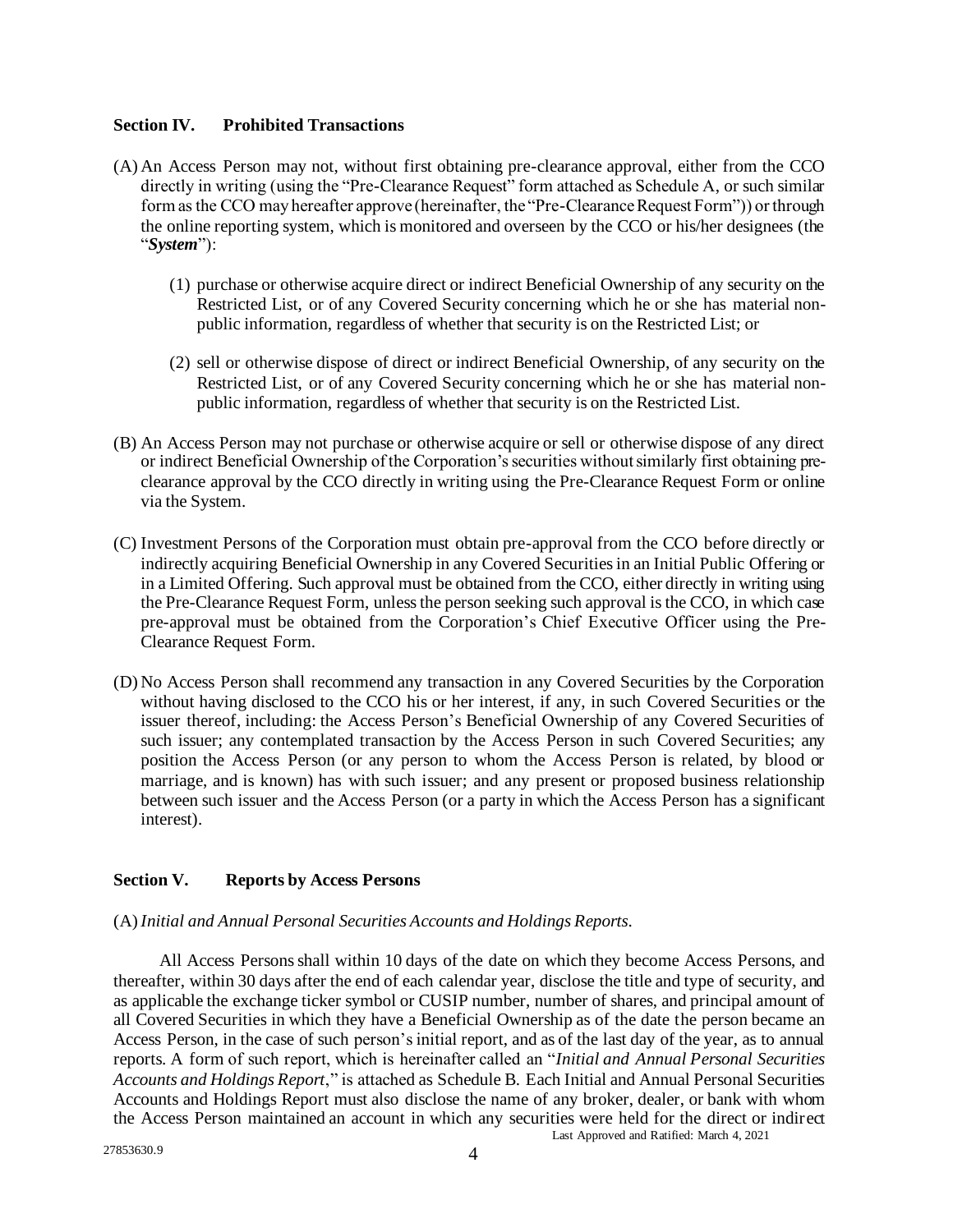benefit of the Access Person as of the date the person became an Access Person or as of the last day of the year, as the case may be. Each Initial and Annual Personal Securities Accounts and Holdings Report shall state the date it is being submitted. In all cases, the information must be current as of a date no more than 45 days prior to the date the person becomes an Access Person, or the date the report was submitted, as applicable.

### (B) *Quarterly Transaction Reports*.

Within 30 days after the end of each calendar quarter, each Access Person shall make a written report to the CCO (or designee) of all transactions occurring in the quarter in a Covered Security in which he or she had any Beneficial Ownership. A form of such report, which is hereinafter called a "*Quarterly Securities Transaction Report*," is attached as Schedule C.

A Quarterly Securities Transaction Report shall be in the form of Schedule C or such other form approved by the CCO (or designee) and must contain the following information with respect to each reportable transaction:

- (1) Date and nature of the transaction (purchase, sale or any other type of acquisition or disposition);
- (2) Title, interest rate and maturity date (if applicable), number of shares and principal amount of each Covered Security involved and the price of the Covered Security at which the transaction was effected;
- (3) Name of the broker, dealer or bank with or through whom the transaction was effected; and
- (4) The date the report is submitted by the Access Person.

#### (C) *Independent Directors*.

Notwithstanding the reporting requirements set forth in this Section V, an Independent Director who would be required to make a report under this Section V solely by reason of being a director of the Corporation is not required to file an Initial and Annual Personal Securities Accounts and Holdings Report upon becoming a director of the Corporation or an annual Initial and Annual Personal Securities Accounts and Holdings Report.

Such an Independent Director also need not file a Quarterly Securities Transaction Report *unless* such director knew or, in the ordinary course of fulfilling his or her official duties as a director of the Corporation, should have known that during the 15-day period immediately preceding or after the date of the transaction in a Covered Security by the director, such Covered Security is or was purchased or sold by the Corporation or the Corporation considered purchasing or selling such Covered Security.

#### (D) *Brokerage Accounts and Statements*.

Access Persons, except Independent Directors, shall:

(1) within 30 days after the end of each calendar quarter, identify the name of the broker, dealer or bank with whom the Access Person established an account in which any securities were held during the quarter for the direct or indirect benefit of the Access Person and identify any new account(s) and the date the account(s) were established. This information shall be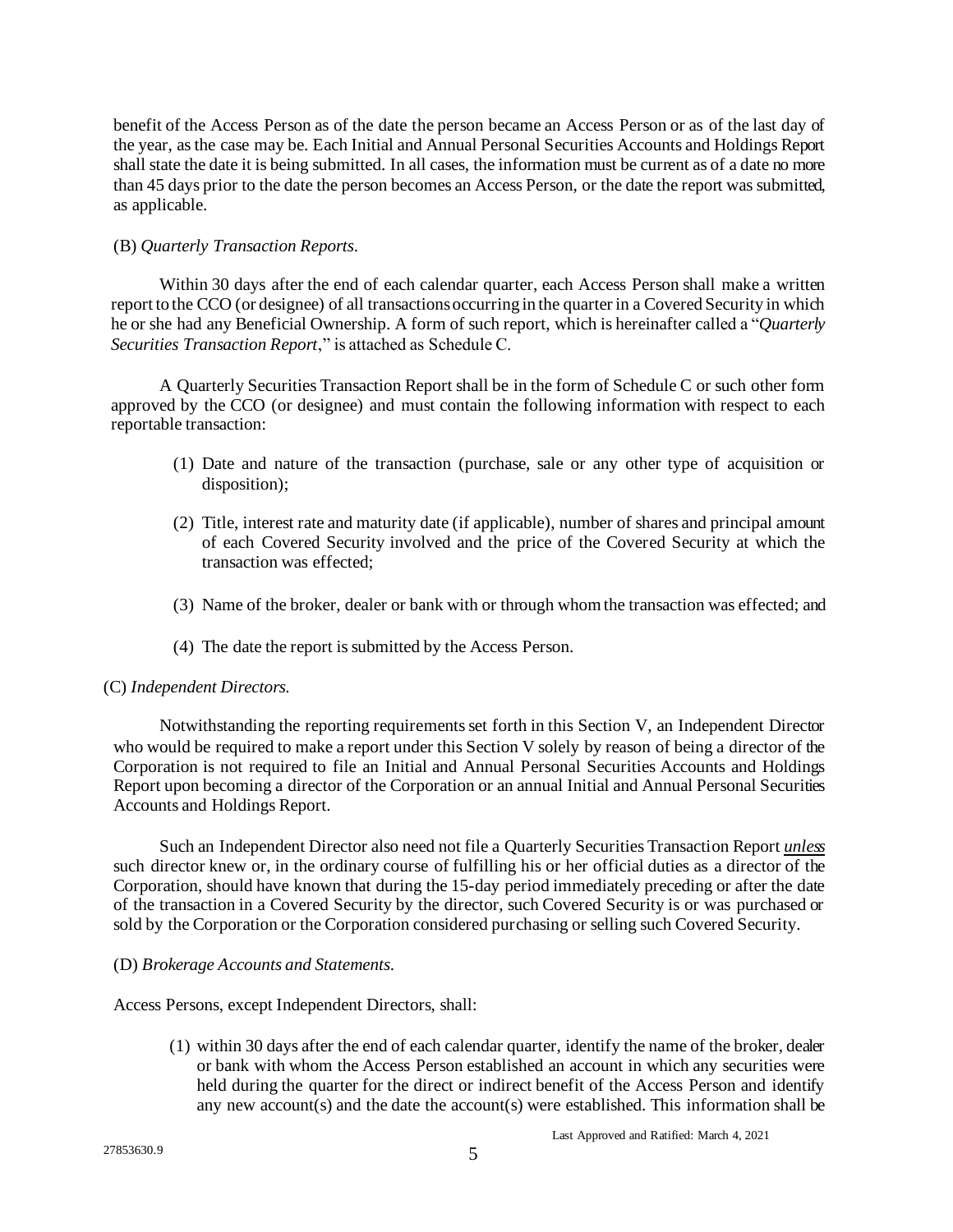included on the appropriate Quarterly Securities Transaction Report;

- (2) instruct the brokers, dealers or banks with whom they maintain such an account to provide duplicate account statements to the CCO (or designee); and
- (3) on an annual basis, certify that they have complied with the requirements of (1) and (2) above.

#### (E) *Form of Reports*.

A Quarterly Securities Transaction Report may consist of broker statements or other statements that provide a list of all personal Covered Securities holdings and transactions in the time period covered by the report and contain the information required in a Quarterly Securities Transaction Report.

### (F) *Responsibility to Report*.

It is the responsibility of each Access Person to take the initiative to comply with the requirements of this Section V. Any effort by the Corporation to facilitate the reporting process does not change or alter that responsibility. A person need not make a report hereunder with respect to transactions effected for, and Covered Securities held in, any account over which the person has no direct or indirect influence or control.

#### (G) *Where to File Reports*.

All Quarterly Securities Transaction Reports and Initial and Annual Personal Securities Accounts and Holdings Reports must be filed with the CCO, either (1) directly in writing using Schedules C or B, respectively (or such other forms as the CCO may prescribe for this purpose), or (2) online, via the System.

### (H) *Disclaimers*.

Any report required by this Section V may contain a statement that the report will not be construed as an admission that the person making the report has any direct or indirect Beneficial Ownership in the Covered Security to which the report relates.

### **Section VI. Additional Prohibitions**

### (A) *Confidentiality of the Corporation's Transactions*.

Until disclosed in a public report to stockholders or to the U.S. Securities and Exchange Commission in the normal course, all information concerning the securities "being considered for purchase or sale" by the Corporation shall be kept confidential by all Covered Persons and disclosed by them only on a "need to know" basis. It shall be the responsibility of the CCO to report to the directors of the Corporation any known violations found in this regard.

#### (B) *Gifts and Entertainment Policy*.

Covered Persons and their immediate families should not solicit, accept, retain or provide any gifts or favors which might influence decisions of the Covered Person or the recipient in making business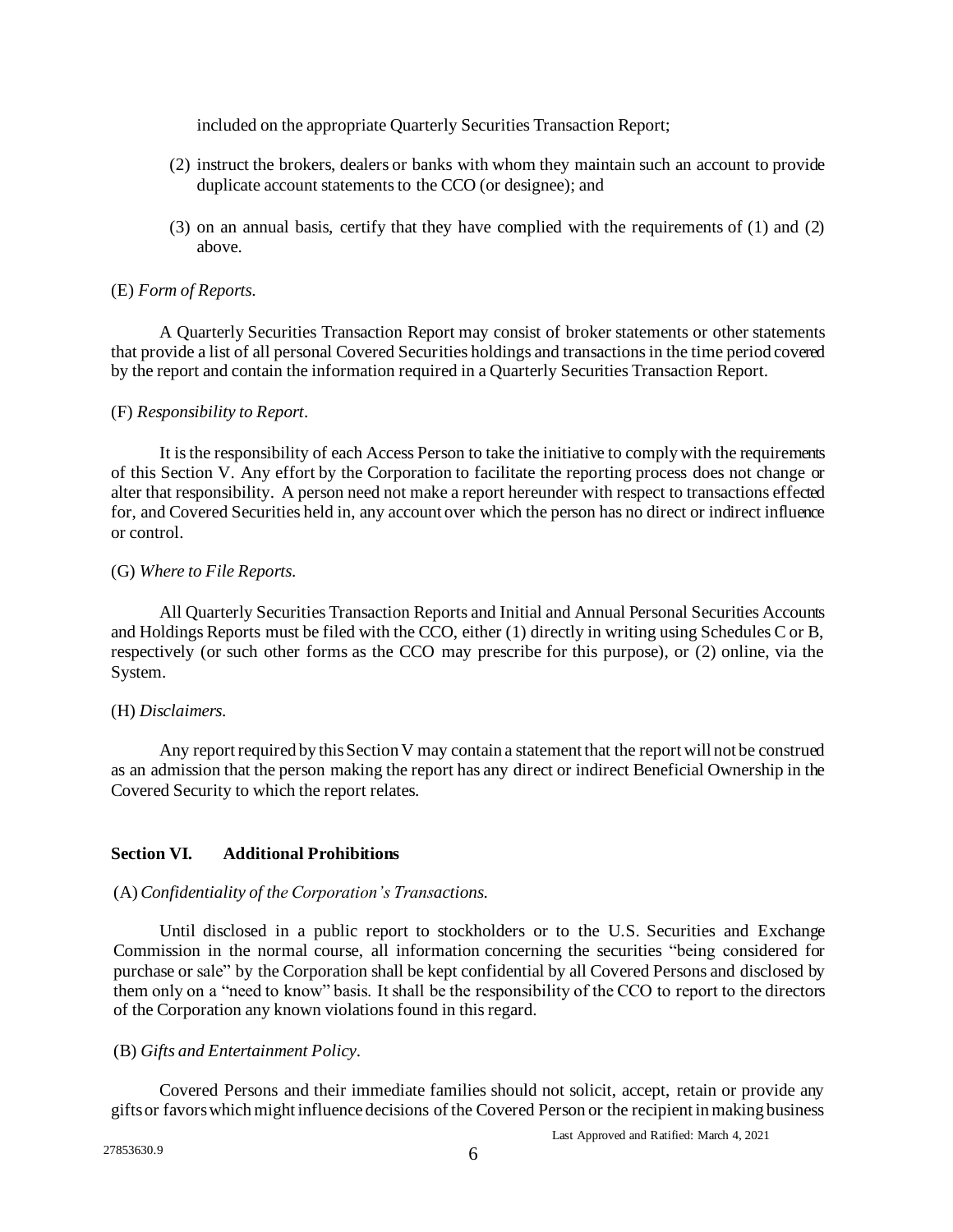transactions involving the Corporation, or which others might reasonably believe could influence those decisions. Even a nominal gift should not be accepted if, to a reasonable observer, it might appear that the gift would influence a business decision. No Covered Person may give or accept gifts of cash or cash equivalents.

The policy does not apply to gifts of de minimis value (*e.g.*, pens, notepads, doughnuts, pizza, modest desk ornaments, etc.) or to promotional items of nominal value that display a firm logo (*e.g.*, umbrellas, tote bags, shirts, etc.) and "personal" gifts received because of kinship, marriage orsocial relationships entirely beyond and apart from an organization inwhich membership or an official position is held. De minimis gifts and promotional items must be less than the \$250 limit to fall within the exclusion.

These prohibitions do not apply to ordinary and usual business entertainment, so long as such entertainment is neither so frequent nor so lavish as to raise any questions of impropriety. For an item to be considered "business entertainment," the vendor must be present at the event/meal and there must be an opportunity to discuss matters relating to Corporation business. For example, if a Covered Person receivestheater tickets from a vendor, the tickets are "business entertainment" only if the vendor attends the event and there is an opportunity to discuss business matters. If not, the tickets should be treated as a "gift" for purposes of this policy and subject to the limitations.

All Covered Persons must report the receipt or giving of any SuRo Capital Entity business-related gift with an apparent value that exceeds \$250 (other than personal gifts and giftsof de minimis or nominal value, as defined above) and the acceptance or furnishing of all similarly related business entertainment with an apparent value that exceeds \$250. Both of these thresholds are on a "per individual" basis.

In addition, the extension by Covered Persons, on behalf of a SuRo Capital Entity, of all invitations for business entertainment that can reasonably be expected to be valued in excess of \$500 must be pre-approved by the CCO prior to any such extension. This threshold is on a "per individual" basis.

Regardless of the dollar value, Covered Persons may not give a gift or provide entertainment that is inappropriate under the circumstances, or inconsistent with applicable law or regulations, to persons associated with securities or financial organizations, exchanges, member firms, commodity firms, news media or ERISA fiduciaries. In addition, Covered Persons must confer with the CCO, who may consult legal counsel, before making contact with state or local government plans, and comply with all applicable state or local laws regarding such communications.

The CCO shall maintain a log of all business-related gifts given or received by all Covered Persons in excess of \$250, and of all similarly related business entertainment accepted by a Covered Person or furnished by a Covered Person on behalf of the Corporation, the value of either which exceeds \$250. These thresholds are on a "per individual" basis.

### **Section VII. Annual Acknowledgement, Affirmation and Certification**

#### (A) *Access Persons*.

Access Persons shall be required to acknowledge annually that they have read this Code, that they understand and recognize that they are subject to the Code, and affirm that they will fully comply with the Code on a going-forward basis. Further, Access Persons who have been subject to the Code at any time during the previous year shall be required to certify annually that they have complied with the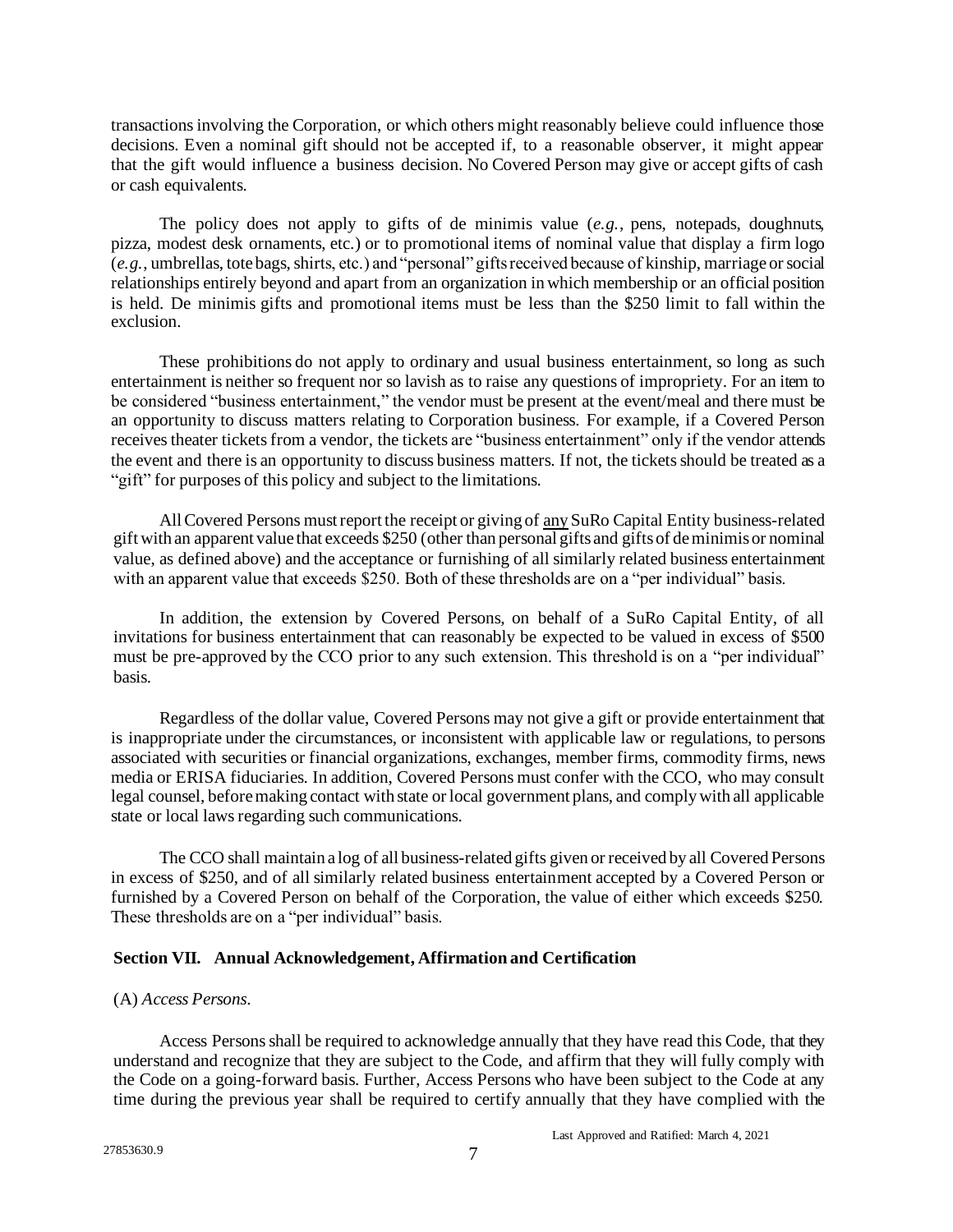requirements of this Code. A form of such acknowledgement, affirmation and certification is attached as Schedule D.

### (B) *Board Review*.

No less frequently than annually, the SuRo Capital Entities must furnish to the Corporation's board of directors, and the board must consider, a written report that: (A) describes any issues arising under this Code or procedures since the last report to the board, including, but not limited to, information about material violations of the Code or procedures and sanctions imposed in response to material violations; and (B) certifies that the Corporation has adopted procedures reasonably necessary to prevent Access Persons from violating the Code.

### **Section VIII. Sanctions**

Any violation of this Code shall be subject to the imposition of such sanctions as may be deemed appropriate under the circumstances to achieve the purposes of Rule 17j-1 and this Code. The sanctions to be imposed shall be determined by the Corporation's board of directors, including a majority of the Independent Directors. Sanctions may include, but are not limited to, suspension or termination of employment, a letter of censure and/or restitution of an amount equal to the difference between the price paid or received by the Corporation and the more advantageous price paid or received by the offending person.

### **Section IX. Administration and Construction**

- (A) The administration of this Code shall be the responsibility of the CCO.
- (B) The duties of the CCO are as follows:
	- (1) Maintain continuously a current list of the names of all Access Persons with an appropriate description of their title or employment, including a notation of any directorships held by Access Persons, and inform all Access Persons of their reporting obligations hereunder;
	- (2) On an annual basis, provide all Covered Persons a copy of this Code and inform such persons of their duties and obligations hereunder including making available any supplemental training that may be required from time to time. In addition, provide to all Covered Persons updated copies of the Code each time it is amended;
	- (3) Collect from all Covered Persons a signed "Acknowledgement, Affirmation and Certification of Compliance with SuRo Capital Compliance Program Documents" form (which is attached as Schedule D) annually and each time the Code is amended;
	- (4) Maintain or supervise the maintenance of all records (including pre-clearance and other approvals granted) and reports required by this Code;
	- (5) Review the contents of holdings reports submitted by Access Persons;<sup>1</sup>
	- (6) Review reports of all transactions effected by Access Persons who are subject to the requirement to file Quarterly Securities Transaction Reports and review such transactions

 $<sup>1</sup>$  The reportable holdings and transaction reports of the CCO shall be reviewed by the Chief Financial Officer.</sup>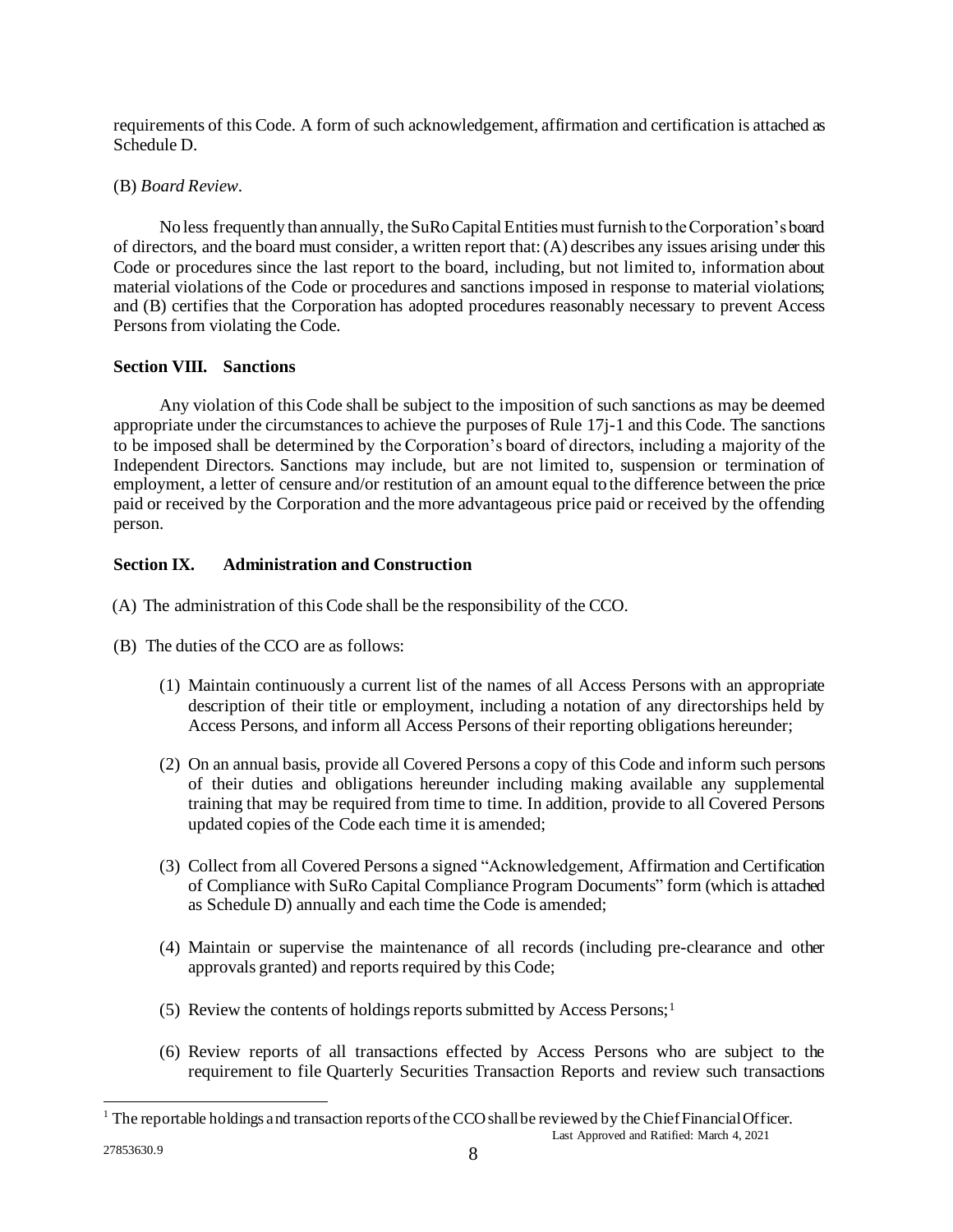against a listing of all transactions effected by the Corporation and securities of any companies included on the Restricted List during the reporting period;

- (7) Issue, either personally or with the assistance of counsel, as may be appropriate, any interpretation of this Code that may appear consistent with the objectives of Rule 17j-1 and this Code;
- (8) Conduct such inspections or investigations as shall reasonably be required to detect and report, with recommendations, any apparent violations of this Code to the board of directors of the Corporation; and
- (9) Submit a written report to the board of directors of the Corporation, no less frequently than annually, that describes any issues arising under the Code since the last such report, including but not limited to the information described in Section VII(B).
- (C) The CCO shall maintain and cause to be maintained in an easily accessible place at the principal place of business of the Corporation the following records:
	- (1) A copy of all codes of ethics adopted by the Corporation pursuant to Rule 17j-1 that have been in effect at any time during the past five (5) years;
	- (2) A copy of all signed "Acknowledgement, Affirmation and Certification of Compliance with SuRo Capital Compliance Program Documents" forms (see Schedule D) for at least five (5) years after the end of the fiscal year in which the Acknowledgement, etc. is submitted;
	- (3) A record of each violation of such code of ethics and of any action taken as a result of such violation for at least five (5) years after the end of the fiscal year in which the violation occurs;
	- (4) A copy of each report made by an Access Person for at least two (2) years after the end of the fiscal year in which the report is made, and for an additional three (3) years in a place that need not be easily accessible;
	- (5) A copy of each report made by the CCO to the board of directors for two (2) years from the end of the fiscal year of the Corporation in which such report is made or issued and for an additional three (3) years in a place that need not be easily accessible;
	- (6) A list of all persons who are, or within the past five (5) years have been, required to make reports pursuant to Rule 17j-1 and this Code, or who are or were responsible for reviewing such reports;
	- (7) A copy of each report required by Section VII(B) for at least two (2) years after the end of the fiscal year in which it is made, and for an additional three (3) years in a place that need not be easily accessible; and
	- (8) A record of any decision, and the reasons supporting the decision, to approve the acquisition by Investment Persons of securities in an Initial Public Offering or Limited Offering for at least five (5) years after the end of the fiscal year in which the approval is granted.

Last Approved and Ratified: March 4, 2021 (D) This Code may not be amended or modified except in a written form that is specifically approved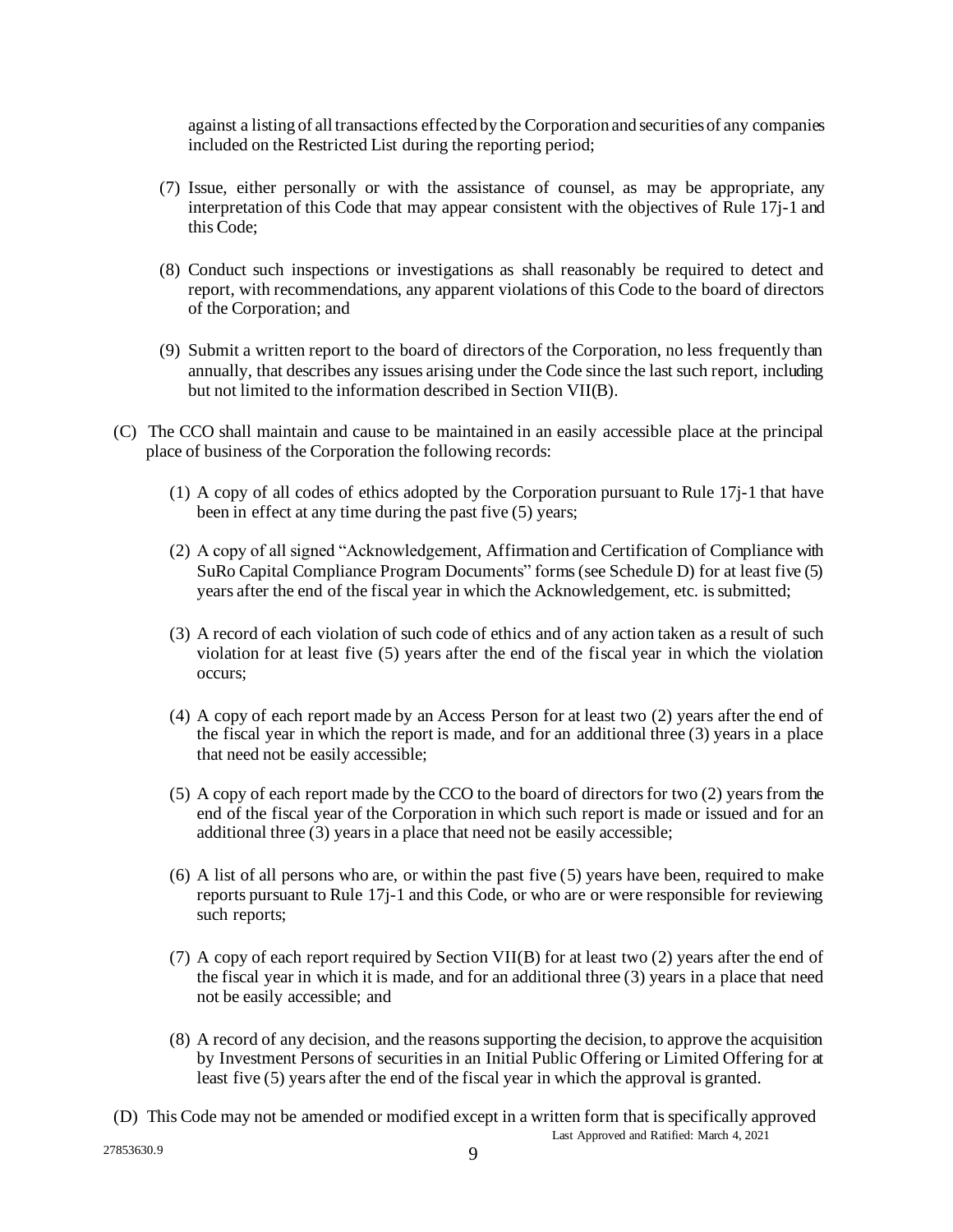by majority vote of the Independent Directors.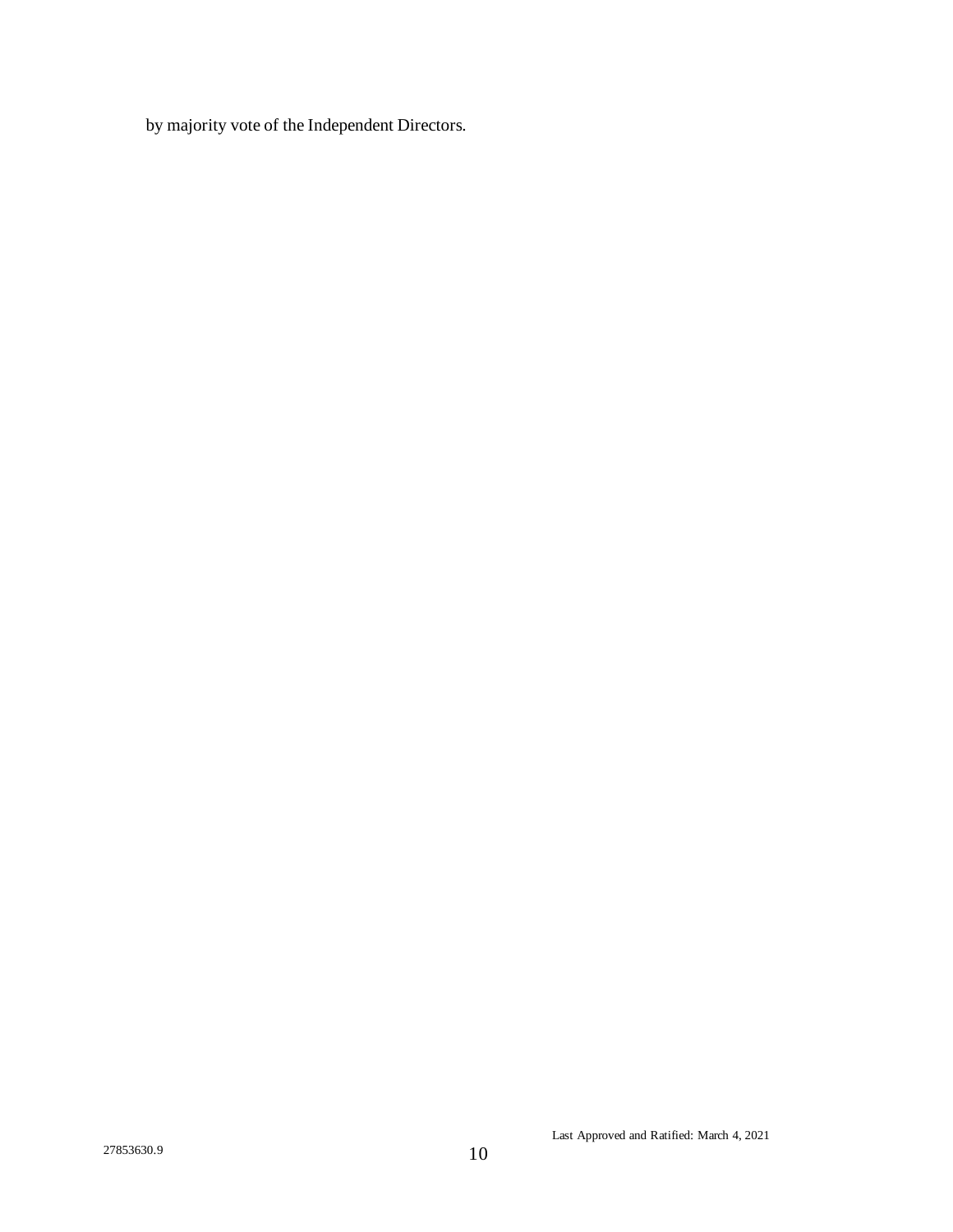# **SCHEDULE A**

# **SuRo Capital Corp.**

### **Pre-Clearance Request**

As described in Section IV of the SuRo Capital Corp. Code of Ethics, this form must be submitted prior to an "Access Person" executing any transaction in SuRo Capital Corp. securities, securities of any issuer included on the Restricted List, or effecting purchasing in a private placement or initial public offering of securities of any issuer.

Upon completion of this form, please submit to the CCO at: [Compliance@surocap.com.](mailto:Compliance@surocap.com.)

| Date of Request: _________________<br>Intended Trade Date: __________                                                                                                                                                         |
|-------------------------------------------------------------------------------------------------------------------------------------------------------------------------------------------------------------------------------|
| Name: Name: Name: Name: Name: Name: Name: Name: Name: Name: Name: Name: Name: Name: Name: Name: Name: Name: Name: Name: Name: Name: Name: Name: Name: Name: Name: Name: Name: Name: Name: Name: Name: Name: Name: Name: Name: |
| <b>Sell Short</b><br><b>Sell</b><br><b>Cover Short</b><br><b>Buy</b>                                                                                                                                                          |
| <b>Issuer name / Security description &amp; CUSIP #:</b>                                                                                                                                                                      |
|                                                                                                                                                                                                                               |
| <b>Limit Order</b><br>Market order:<br><b>Quantity:</b>                                                                                                                                                                       |
| <b>Reason for trade:</b>                                                                                                                                                                                                      |
|                                                                                                                                                                                                                               |
|                                                                                                                                                                                                                               |
|                                                                                                                                                                                                                               |
|                                                                                                                                                                                                                               |
| Last trade in security (direction and date):                                                                                                                                                                                  |

| <b>Broker:</b>                                  |  |
|-------------------------------------------------|--|
|                                                 |  |
|                                                 |  |
| $(21 \cdot 22 \cdot 1)$ $(21 \cdot 22 \cdot 1)$ |  |

(Chief Compliance Officer or Designee)

The Chief Compliance Officer or his designee has reviewed the proposed trade, contract, instruction or plan and confirms that SuRo Capital Corp. does not intend to buy or sell the above security for any client accounts within the next fifteen (15) days and/or has completed all client transactions in this security at this time. Exceptions to this statement should be noted on this form and any exception must be authorized by the Chief Compliance Officer.

**Upon completion of the transaction, you must notify SuRo Capital Compliance at [Compliance@surocap.com](mailto:Compliance@surocap.com) of the final execution price and trade volume.**

27853630.9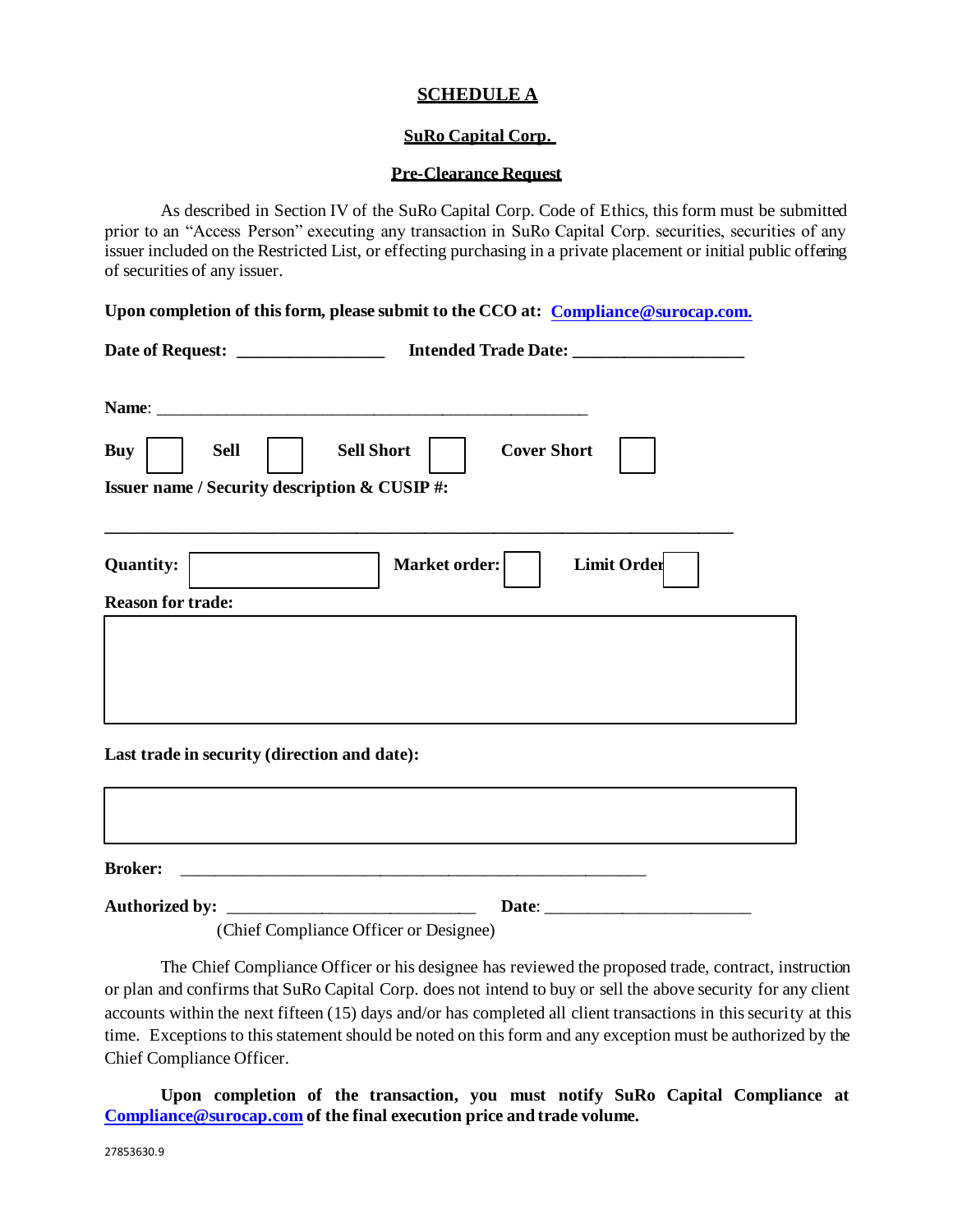# **SCHEDULE B**

### **INITIAL AND ANNUAL PERSONAL SECURITIES ACCOUNTS AND HOLDINGS REPORT**

I certify that the following bank or broker-dealer accounts are the only accounts holding securities of any kind or nature whatsoever in which I have orshare a "Beneficial Ownership" interest as such term is defined in the SuRo Capital Corp. Code of Ethics.

| Name of bank or broker custodian | <b>Account Number</b> | Name of beneficial owner of<br>record with the account custodian |
|----------------------------------|-----------------------|------------------------------------------------------------------|
|                                  |                       |                                                                  |
|                                  |                       |                                                                  |
|                                  |                       |                                                                  |
|                                  |                       |                                                                  |
|                                  |                       |                                                                  |
|                                  |                       |                                                                  |
|                                  |                       |                                                                  |
|                                  |                       |                                                                  |
|                                  |                       |                                                                  |
|                                  |                       |                                                                  |

I further certify that the following is a listing of all "Covered Securities" in which I had or shared a "Beneficial Ownership" interest as of the following date:

- For an Initial Personal Securities Holdings Report:
	- $\circ$  (the date indicated may not be more than 45 days prior to the date of submission, as indicated below, of this report)
- For an Annual Personal Securities Holdings Report: December 31, 20\_\_\_

Note: For holdings report purposes, the term "Covered Securities" should be understood as including securities of all sorts, but not the following: (i) shares of open-end mutual funds; (ii) U.S. government or agency issued securities; and (iii) short-term debt instruments, bank CDs, bankers acceptances or repurchase agreements. Shares of exchange-traded funds ("*ETFs*") are Covered Securities.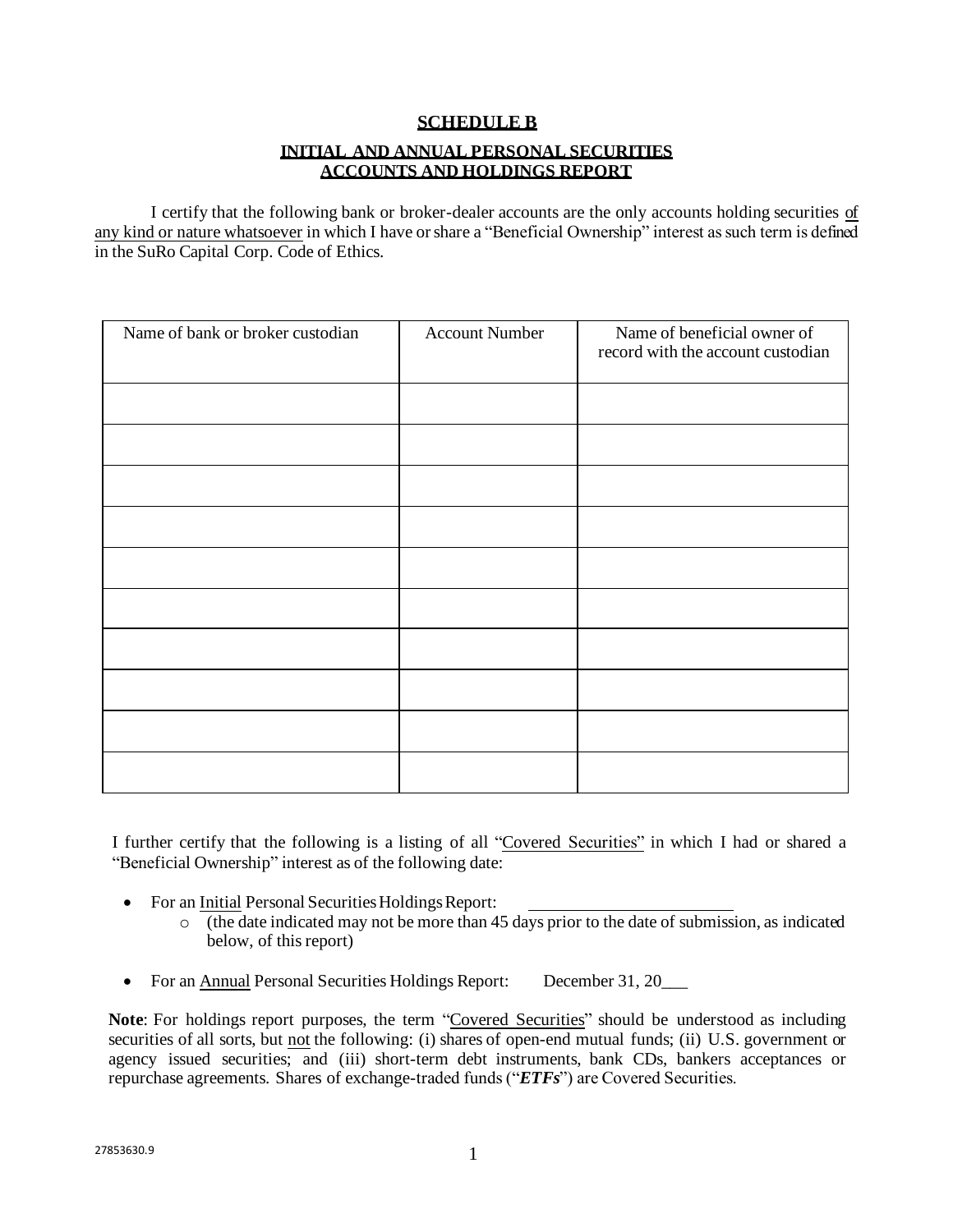In lieu of indicating the following required information within this form, you may submit—under cover of a signed and dated copy of this form—legible copies of statements of accounts issued by the account custodian(s) wherein Covered Securities are held as of the date indicated above. Such statements should be either emailed or sent, by U.S. mail or courier service, to:

Compliance @ surocap.com Suro Capital Corp.

Attn: Compliance Dept. One Sansome Street, Suite 730 San Francisco, California 94104

| Account<br>Custodian and<br>Number | Issuer | Security<br>Type | Exchange<br>Ticker<br>Symbol or<br><b>CUSIP</b><br>Number | Total number<br>of equity<br>security shares | Aggregate<br>principal<br>amount of<br>debt securities |
|------------------------------------|--------|------------------|-----------------------------------------------------------|----------------------------------------------|--------------------------------------------------------|
|                                    |        |                  |                                                           |                                              |                                                        |
|                                    |        |                  |                                                           |                                              |                                                        |
|                                    |        |                  |                                                           |                                              |                                                        |
|                                    |        |                  |                                                           |                                              |                                                        |
|                                    |        |                  |                                                           |                                              |                                                        |
|                                    |        |                  |                                                           |                                              |                                                        |

(Use a continuation sheet if necessary.)

Signature: Print Name:

Date Submitted: University of Submitted:

- For Initial Holdings Reports Must be within 10 days of initial date of association with SuRo Capital Corp.
- For Annual Holdings Reports Must be on or before January 30 of the current year.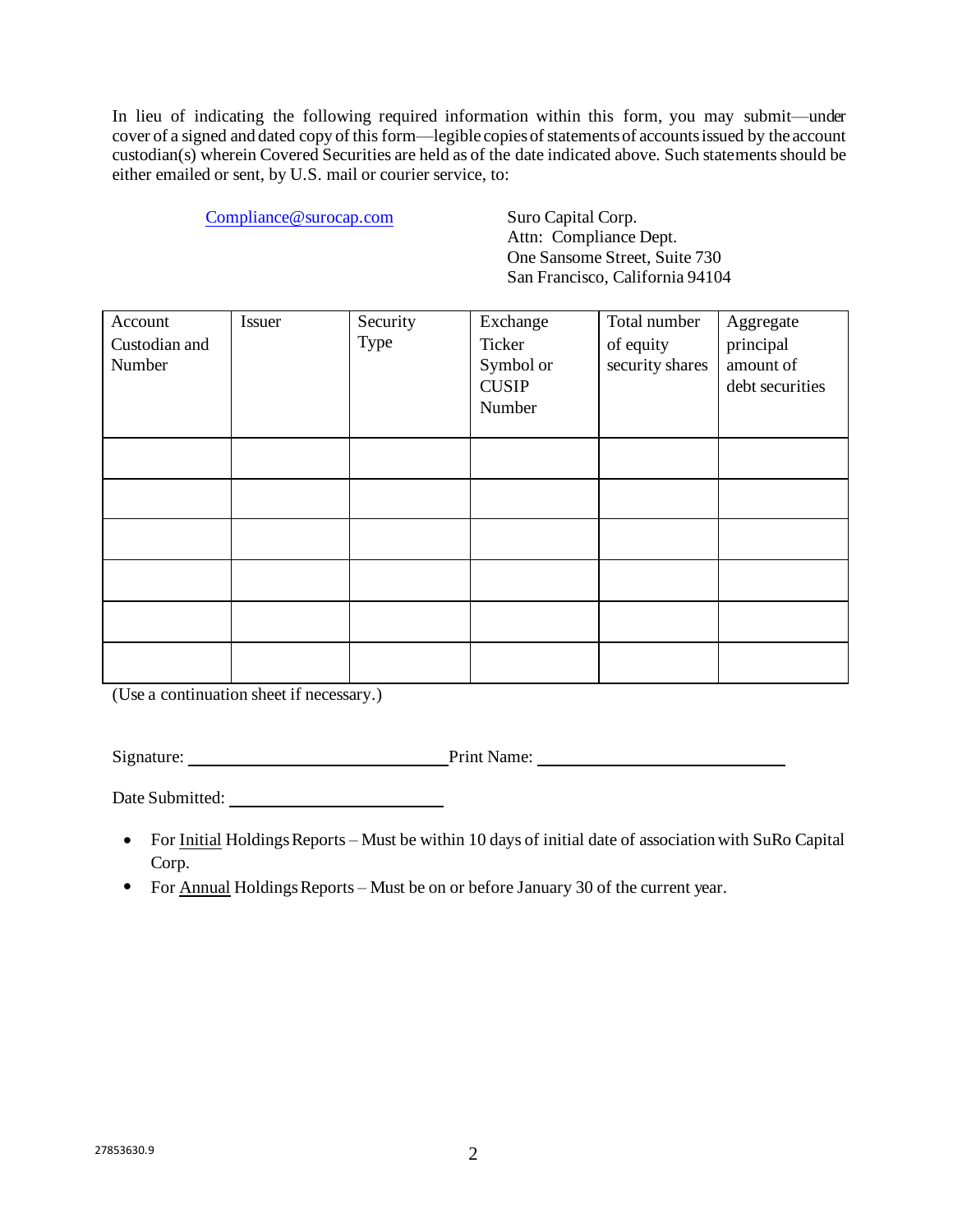# **SCHEDULE C**

### **QUARTERLY SECURITIES TRANSACTION REPORT**

The following lists all transactionsin Covered Securities, in which I had any direct or indirect Beneficial Ownership interest, that were effected during the last calendar quarter and required to be reported by Section V(B) of the SuRo Capital Corp. Code of Ethics. (If no such transactionstook place write "NONE.") Please sign and date this report and return it to the Chief Compliance Officer no later than the 30th day following the end of the quarter. Use reverse side if additional space is needed.

### PURCHASES AND ACQUISITIONS

| <b>Trade</b><br>Date | No. of Shares or<br>Principal<br><u>Amount</u> | <b>Interest Rate</b><br>and Maturity<br>Date                                 | Name of<br>Security | <b>Unit Price</b> | <b>Total Price</b> | Broker,<br>Dealer, or<br><b>Bank</b> |
|----------------------|------------------------------------------------|------------------------------------------------------------------------------|---------------------|-------------------|--------------------|--------------------------------------|
|                      |                                                |                                                                              |                     |                   |                    |                                      |
|                      |                                                |                                                                              |                     |                   |                    |                                      |
| Trade<br><b>Date</b> | No. of Shares or<br>Principal<br>Amount        | SALES AND OTHER DISPOSITIONS<br><b>Interest Rate</b><br>and Maturity<br>Date | Name of<br>Security | Unit Price        | <b>Total Price</b> | Broker,<br>Dealer, or<br><b>Bank</b> |
|                      |                                                |                                                                              |                     |                   |                    |                                      |

### NEW ACCOUNTS ESTABLISHED DURINGTHE QUARTER

Name of Broker, Dealer or Bank

Name of Account and Account Number Date Established